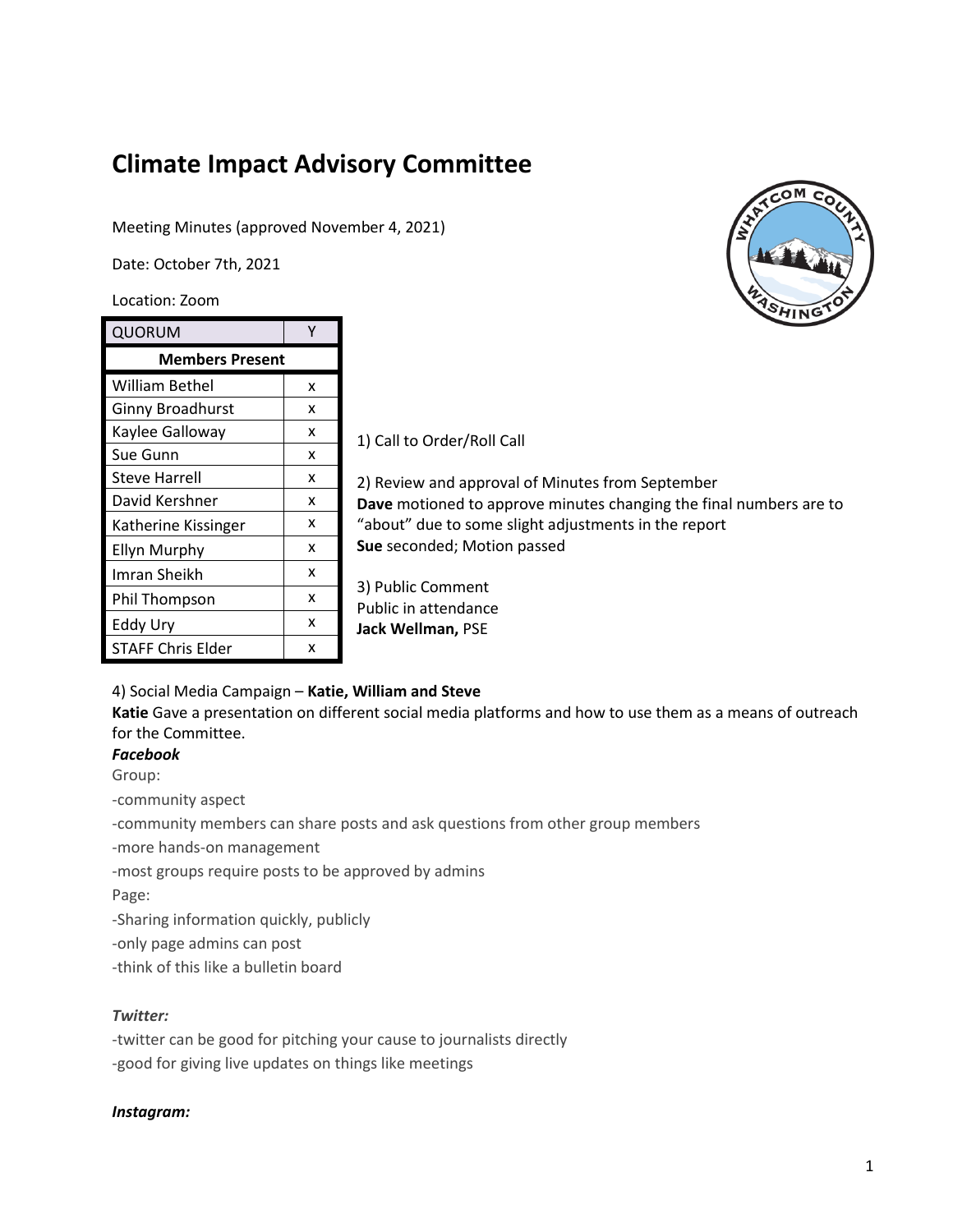-due to the success of tik tok, Instagram has started pushing "reels" or video posts in their algorithm -photos, and stories are still good options for your profile

-stories disappear after 24 hours but can be saved as a highlight on your profile.

-Instagram prefers frequent posting a couple times a week

-if you set up your account as a "business account" you can access analytics to help you better target your audience

# *Tik tok:*

-tik tok's algorithm tailors a "for you page" of videos that it thinks you would be interested in.

-you can post videos anywhere from 15 seconds - 3 minutes

-the more you interact with it, the better the algorithm is able to select videos for you.

-it will automatically show videos that are relevant locationally as well.

-the algorithm prefers frequent posting, daily to every other day.

## *YouTube:*

-good for longer videos

-might be a good option for uploading meeting recordings

-posting schedule can be less often. Around once a month.

-use other social media platforms to get viewers to your channel.

-you can use tik tok and Instagram reels to get people interested in the topic of your YouTube videos

## *Batch content creation:*

-there are apps that can help you manage your social media platforms.

-these include services for planning a post schedule and actually setting up posts in advance and schedule when they will post.

-with this strategy you can plan content and shoot it weeks in advance and have it post throughout the month.

**Steve** mentioned that he would be up for composing tweets. And that with YouTube that a good strategy would be to do interviews.

**Katie** mentioned that in terms of interviews to help drive engagement platforms like Instagram and tiktok allow you to go live and they also have the option to go live with other people too and you could set that up as like a live interview or q and a.

**Phil** asked about how much content would need to be created to utilize all these platforms

**Katie** said that some content can be cross platform and that you don't necessarily have to create unique content for each platform which might help cut down on the amount of work you'd have to do to create content.

**Phil** asked about the target audience for these platforms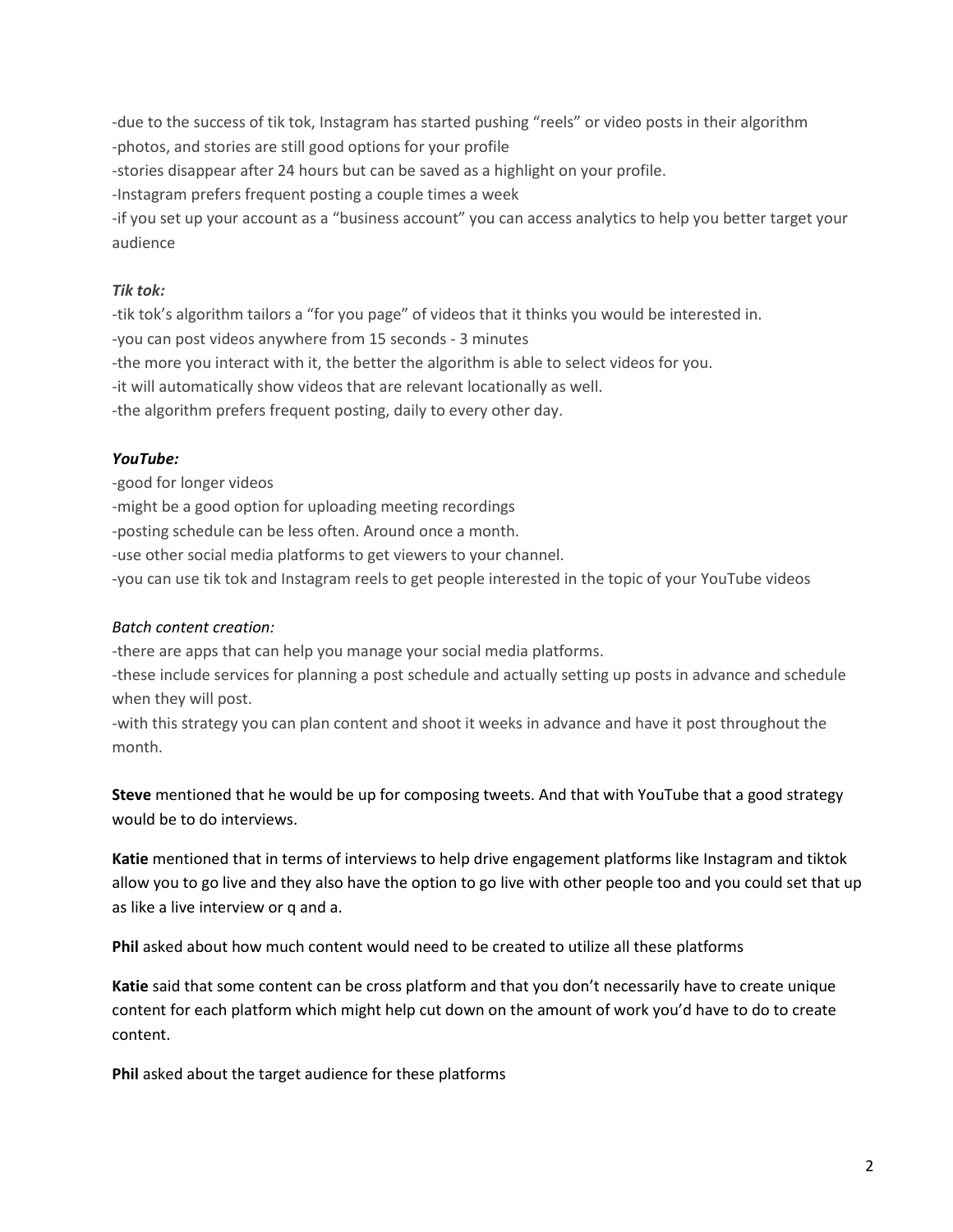**Steve** said that it would be more to reach younger folks that don't have much connection to traditional media. Steve said that it would be people under 35.

**Phil** asked if we had an objective mapped out for what we wish to accomplish with a social media presence.

**Steve** said that his thoughts were to use social media to keep up awareness on climate issues after we are finished with our report

**William** said that our purpose would be to promote climate engagement in Whatcom County. To the question of which platform, we are suggesting is to do a mixture of multiple social media platforms because they work synergistically as a digital ecosystem

**Ginny** asked about developing a following on platforms and that we should probably eliminate Facebook. And she suggested Reddit because it doesn't really require building a platform

**Ellyn** suggested that we write up a plan for a social media strategy. She asked Chris about his opinion

**Chris** said that we would have to disclose that our account as a committee would not be representing the opinions of the official Whatcom County government and that he will confirm that we can actually have a social media for the committee

5) Q and A Update on Implementation of the Bellingham Climate Action Plan – **Seth Vidaña,** Climate Manager, City of Bellingham

**Q**: what have you instituted do far in regards to individual measures from the BCAP? **A**: -the CPACER program is nearing completion and has been a collaborative effort -Community solar at Whatcom falls park and PSE -RFP for climate research with a consulting company to help put together a climate fund -Introduce an initiative on the ballot for Bellingham climate fund in 2022 -2023 CAP mitigation and adaptation plan for COB -waterfront development and low carbon power.

Works in progress: -all electric construction ordinance. Modeled after Seattle's city codes

**Steve** asked about the community solar problems and how did they overcome the legal obstacles. Also, how will you pay for the community fund

**Seth** said that PSE actually came to Bellingham and proposed this community solar project so he was unfamiliar with any legal issues surrounding the project. He also said that the climate fund would be paid for with a property tax so it would require voter approval.

**Phil** asked about how they prioritized what to do first?

**Seth** said that it was a complex process. Because the BCAP was more a list of suggestions rather than a plan that detailed what actions to take and when. They listed the items on a spreadsheet and scored them based on the urgency and the level of unknowns with each item. then the highest tier items were given to the city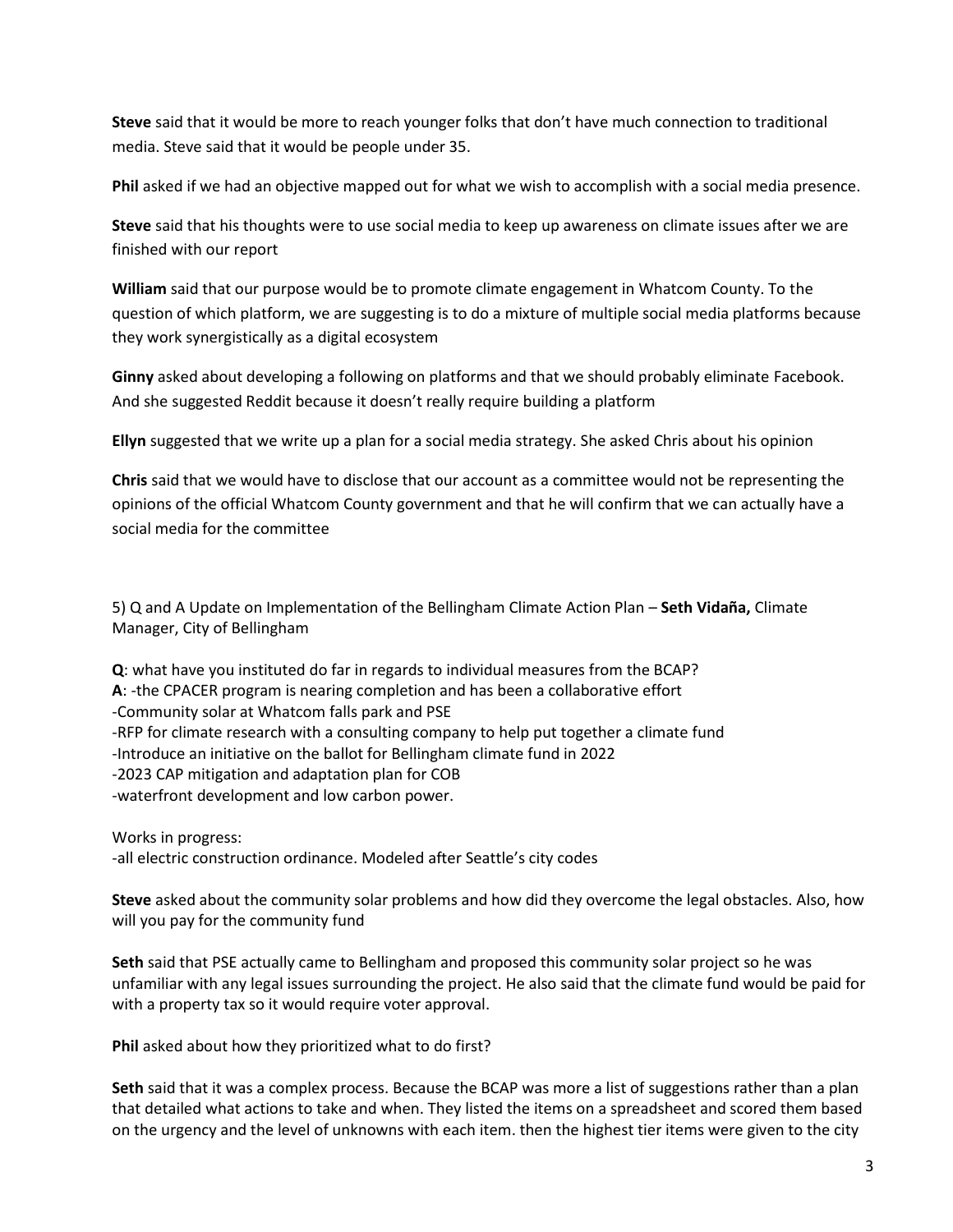council to prioritize. One big factor was carbon reduction per dollar spent and looking at benefits that are connected to the community.

**Ellyn** asked about established vs completed on one of the documents **Seth** sent out.

**Seth** said that established means that the action is ongoing and that the completed ones are finished.

**Steve** asked if **Seth** would agree that establishing an office of climate action in the county would be the most effective implementation strategy for our plan.

**Seth** said that staffing is so important and that he would benefit from having more staff for his own implementation with COB. **Seth** said that other departments could also use more staff to handle climate issues as well. Since Climate Change is going to start impacting other departments more and more.

**Steve** also asked about the prioritization process and if he thinks it was too complex.

**Seth** agreed that it seemed unnecessarily complex but it was the best that the people at the table could come up with. But that it was a huge learning experience to do it himself or in our case it could potentially be a great learning experience for OCA staff.

**Q**: What are your most important measures to establish this decade? **A**: Seth said his mantra has been: decarbonization, electrification, and efficiency Decarbonizing the grid, accessing low carbon power for the electricity. Beating CETA to greatly reduce our GHG's

**Q**: What would you like to see the county and COB work on together? **A**: **Seth** said that he and **Chris** have regular meetings and that continuing to meet and share information and resources between each other. That is the key to collaboration on these things. Additionally, things like applying for grants jointly to acquire state and federal funds and also transportation coordination.

**Sue** asked about promoting electric vehicles.

**Seth** said that is going in the rfp for a consultant to research. But off the top of his head, it would include Adding ev infrastructure throughout the county and consumer education, communication about battery ranges. Seth said he would like to see a purchasing co-op for the city of Bellingham to help lower the cost of EV's, while also encouraging alternate modes of transportation

6) Review Draft CAP Resolution for the Council – **Ellyn**

The resolution submission has been delayed because the previous person working on it at council was a part time worker who has moved on but the current draft was sent out before the meeting.

Phil pointed out a comment to be changed in the resolution. The "7<sup>th</sup> Whereas" 2021 should be changed to the 2020 legislature

Kaylee proposed in the 9<sup>th</sup> Whereas, adding in BIPOC to vulnerable communities. And changing some of the wording to say that these vulnerable communities bear a disproportionate amount of climate change impacts. She also suggested referencing upholding the Point Elliott Treaty.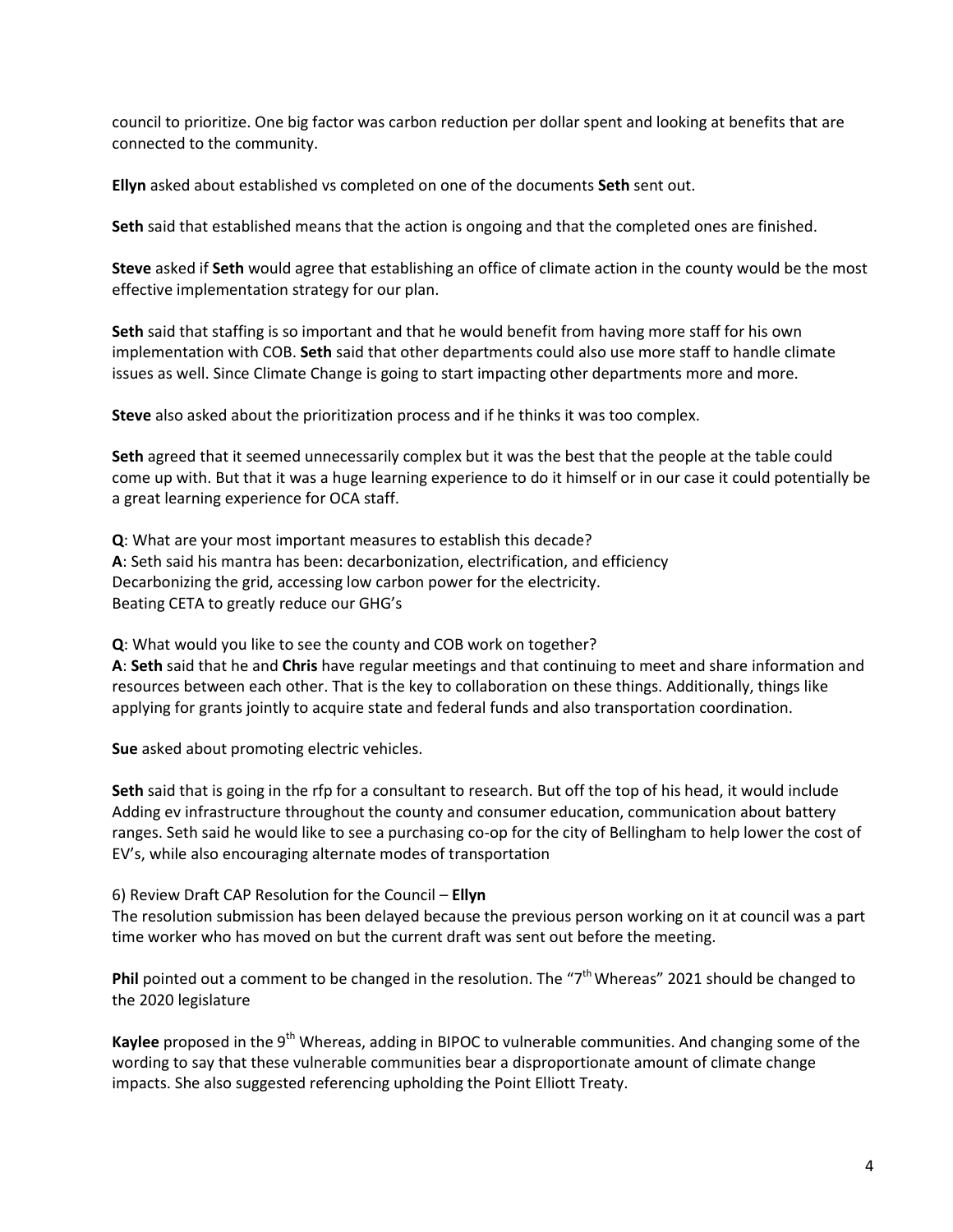**Ellyn** said that **Kaylee** could edit the resolution and send it back to her. And that anyone else who has edits can send them to her.

**Sue** said the last Whereas seems more like an action item

**Phil** said that the county council is the one who is supposed to resolve

**Chris** said that adding it under resolve is a good idea.

7) Develop top 10-12 strategies for first year implementation of CAP - All The committee took a poll to determine the top strategies for implementation of the CAP

| In addition to establishing and funding the Office of Climate Action, what is<br>1.   |             |      |
|---------------------------------------------------------------------------------------|-------------|------|
| the most important action to complete in the next few months?                         | <b>Vote</b> | ℅    |
| a) Hire a Climate Manager and data/information specialist.                            | 7/11        | 64%  |
| b) Appoint an interim Climate Manager and hire an outside consultant to jump start    |             |      |
| the OCA (build online tools and infrastructure to implement projects).                | 3/11        | 27%  |
| c) Review, prioritize, organize, and assign the strategies and actions in the Climate |             |      |
| Action Plan to specific County departments and staff.                                 | 1/11        | 9%   |
| d) Develop a communication strategy for the Office of Climate Action and start        |             |      |
| soliciting community support.                                                         | 0/11        | 0%   |
| 2. What is the single most important strategy/action that the County must             |             |      |
| implement by the end of 2022 for <i>Electricity</i> to meet the goal of reducing      |             |      |
| communitywide emissions 95% by 2050?                                                  | Vote        | %    |
| a) Advocate passage of virtual net metering at the state level to encourage           |             |      |
| widespread development of community solar and battery storage to lower                |             |      |
| electricity costs for consumers.                                                      | 4/11        | 36%  |
| b) Investigate expansion of PUD 1 clean electricity to accelerate renewable energy    |             |      |
| availability and growth in Whatcom County.                                            | 1/11        | 9%   |
| c) Update the County's wind energy code and review land use code for large-scale      |             |      |
| solar installations to encourage local development of these renewable resources.      | 2/11        | 18%  |
| d) Collaborate with the state and local utilities to identify and facilitate needed   |             |      |
| transmission and distribution investments in conjunction with a distributed energy    |             |      |
| resources (DER) action plan.                                                          | 4/11        | 36%  |
| What is the single most important strategy/action that the County must<br>3.          |             |      |
| implement by the end of 2022 for <b>Buildings</b> to meet the goal of reducing        |             |      |
| communitywide emissions 95% by 2050?                                                  | Vote        | $\%$ |
| a) Work with communities in the County to identify public buildings, such as schools, |             |      |
| community centers, government buildings, etc., for potential community                |             |      |
| solar/battery microgrids that can serve as resilience hubs.                           | 4/11        | 36%  |
| b) Commit to net zero carbon emissions for County buildings and facilities to lead by |             |      |
| example and demonstrate their value to local builders and residents.                  | 1/11        | 9%   |
| c) Develop new financial tools and incentives that will accelerate electrification of |             |      |
| existing buildings and the installation of distributed energy resources for climate   |             |      |
| resilience.                                                                           | 6/11        | 55%  |
| d) Move away from kilowatt hours and therms saved to carbon emissions reduced as      |             |      |
| a measure of the success energy efficiency upgrades.                                  | 0/11        | 0%   |
| What is the single most important strategy/action that the County must<br>4.          | <b>Vote</b> | ℅    |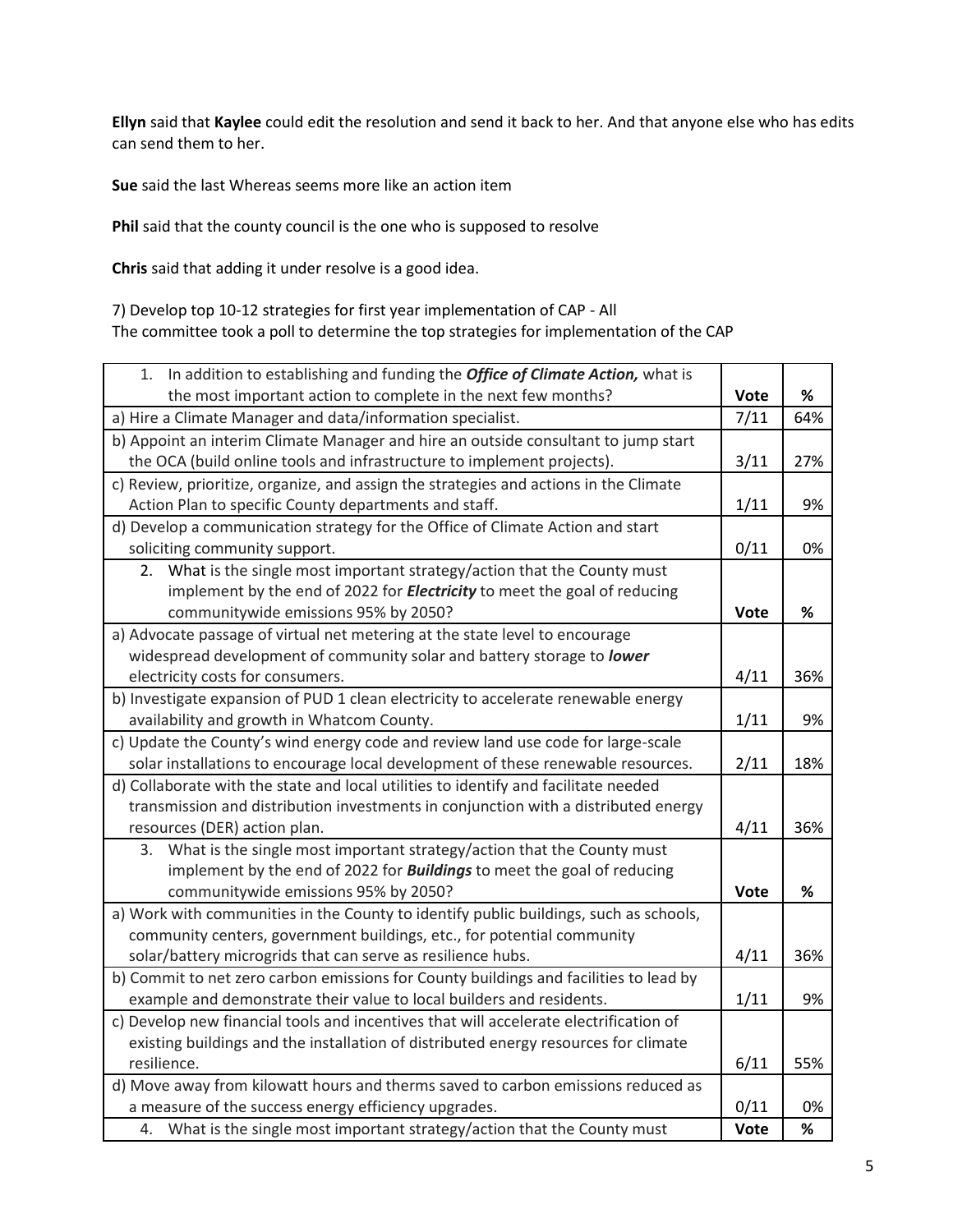| implement by the end of 2022 for <i>Industry</i> to meet the goal of reducing                                                                                         |             |     |
|-----------------------------------------------------------------------------------------------------------------------------------------------------------------------|-------------|-----|
| communitywide emissions 95% by 2050?                                                                                                                                  |             |     |
| a) Encourage bp and require any new industrial facility to use 95% clean electricity                                                                                  |             |     |
| from PUD 1, BPA, or via contracts on the open market.                                                                                                                 | 2/11        | 18% |
| b) Start a dialogue with bp management about how they intend to reduce their GHG                                                                                      |             |     |
| emissions - possibly by participating in EPA's EnergyStar program.                                                                                                    | 6/11        | 55% |
| c) Collaborate with PUD 1 and the Port of Bellingham to reach out to known green                                                                                      |             |     |
| hydrogen producers to build a new green hydrogen facility at Cherry Point.                                                                                            | 1/11        | 9%  |
| d) Promote the research, development, and collaboration needed to build a hydrogen                                                                                    |             |     |
| electrolysis facility to create green hydrogen in Whatcom County.                                                                                                     | 2/11        | 18% |
| What is the single most important strategy/action that the County must<br>5.                                                                                          |             |     |
| implement by the end of 2022 for Transportation to meet the goal of                                                                                                   |             |     |
| reducing communitywide emissions 95% by 2050?                                                                                                                         | Vote        | %   |
| a) Implement the regional trail network as identified in the Regional Trail Plan/Comp                                                                                 |             |     |
| Plan/Bike-Ped Plan for commuting and recreation and create a county-wide non-                                                                                         |             |     |
| motorized plan, especially in UGAs of cities to enhance bicycle and pedestrian                                                                                        |             |     |
| commuting.                                                                                                                                                            | 3/11        | 27% |
| b) Install publicly accessible electric charging stations at all county government                                                                                    |             |     |
| facilities and underserved locations. Require EV charging stations at new                                                                                             |             |     |
| commercial and industrial complexes.                                                                                                                                  | 5/11        | 45% |
| c) Institute biannual surveys of County staff to understand their commute behavior                                                                                    |             |     |
| and institute changes to improve their ability to use alternatives to single                                                                                          |             |     |
| occupancy vehicle commuting.                                                                                                                                          | 0/11        | 0%  |
| d) Work with WTA and school districts to replace old buses with electric buses and                                                                                    |             |     |
| help provide the necessary charging infrastructure                                                                                                                    | 3/11        | 27% |
| What is the single most important strategy/action that the County must<br>6.                                                                                          |             |     |
| implement by the end of 2022 for Waste to meet the goal of reducing                                                                                                   | <b>Vote</b> | %   |
| communitywide emissions 95% by 2050?                                                                                                                                  | 1/11        | 9%  |
| a) County-wide ban on single use plastic containers and utensils used by restaurants.                                                                                 |             |     |
| b) Make curbside food and yard waste recycling mandatory for single and multi-family<br>residents who do not have access to on-site composting capability and provide |             |     |
| smaller trash containers at reduced cost.                                                                                                                             | 4/11        | 36% |
|                                                                                                                                                                       |             |     |
| c) Institute recycling requirements for construction sites through the building permit                                                                                |             | 27% |
| program.<br>d) Collect the data necessary to evaluate the scope of the waste program in Whatcom                                                                       | 3/11        |     |
| County and prioritize actions.                                                                                                                                        | 3/11        | 27% |
| What is the single most important strategy/action that the County must<br>7.                                                                                          |             |     |
| implement by the end of 2022 for Land Use to meet the goal of reducing                                                                                                |             |     |
| communitywide emissions 95% by 2050?                                                                                                                                  | <b>Vote</b> | %   |
| a) Develop and use a climate-resilient and climate vulnerability assessment regulatory                                                                                |             |     |
| framework for all development actions in the County (residential, commercial and                                                                                      |             |     |
| industrial).                                                                                                                                                          | 0/11        | 0%  |
| b) Require a climate-focused risk assessment using future climate scenarios for all                                                                                   |             |     |
| new County infrastructure (e.g., roads, bridges, building, emergency services, etc.)                                                                                  |             |     |
| and invest in green infrastructure.                                                                                                                                   | 6/11        | 55% |
| c) Use science-based future climate scenarios to identify and protect riparian                                                                                        |             |     |
| corridors, floodplains, shorelines, wetlands, and migration corridors using code                                                                                      | 0/11        | 0%  |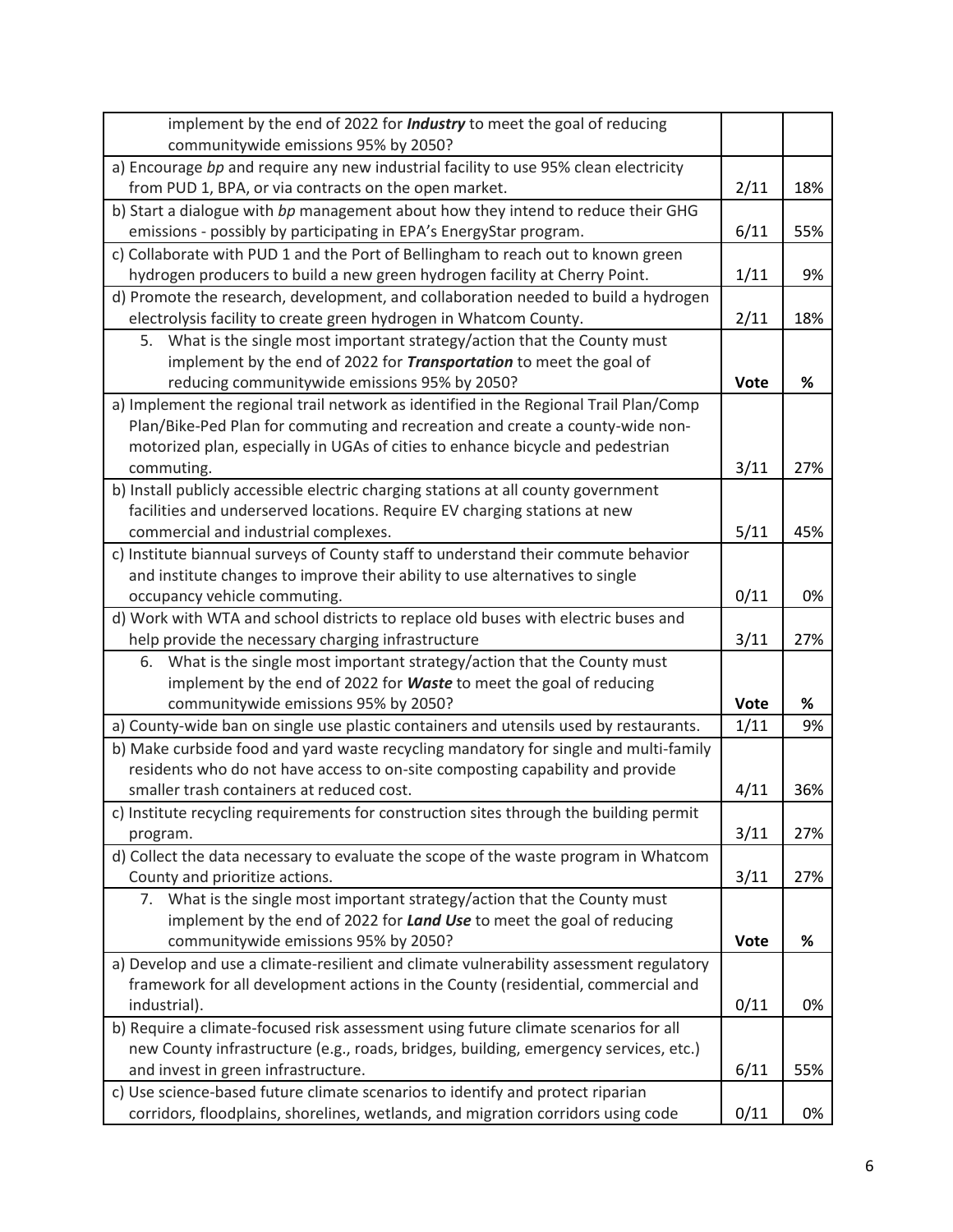| changes and acquisition of voluntary conservation easements.                           |             |     |
|----------------------------------------------------------------------------------------|-------------|-----|
| d) Incorporate climate change in every chapter of the Comprehensive Plan, i.e.,        |             |     |
| consider climate vulnerability, GHG mitigation, climate resilience, salmon recovery,   |             |     |
| net ecological gain and other actions identified in CAP and incorporate throughout     |             |     |
| the Comprehensive Plan.                                                                | 5/11        | 45% |
| What is the single most important strategy/action that the County must<br>8.           |             |     |
| implement by the end of 2022 to meet the goal to build climate resilience in           |             |     |
| our Water Resources and Fisheries?                                                     | <b>Vote</b> | %   |
| a) Analyze WRIA 1 water supply using the LENS groundwater/surface water model and      |             |     |
| projections of future water supply based on climate science.                           | 1/11        | 9%  |
| b) Create a County-hosted public database that includes environmental                  |             |     |
| measurements that are routinely collected by various organizations in the County.      | 2/11        | 18% |
| c) Prioritize restoration, function, and protection of wetlands and headwater areas to |             |     |
| improve base flows through acquiring land fee title and through acquisitions -         |             |     |
| significantly increase funding pathways and staff capacity.                            | 4/11        | 36% |
| d) Actively develop and implement solutions that resolve water supply issues in an     |             |     |
| agreement between tribes, farmers, municipalities, Dept of Ecology, and other          |             |     |
| parties.                                                                               | 4/11        | 36% |
| What is the single most important strategy/action that the County must<br>9.           |             |     |
| implement by the end of 2022 to meet the goal to increase carbon storage               |             |     |
| and build climate resilience in <b>Agriculture</b> ?                                   | <b>Vote</b> | ℅   |
| a) Collaborate on R&D for drought- and heat-resistant agricultural crops.              | 1/11        | 9%  |
| b) Promote renewable energy in agricultural areas that can reduce emissions from       |             |     |
| farms and provide farmers with new income.                                             | 4/11        | 36% |
| c) Establish a carbon credit program to incentivize farm management practices that     |             |     |
| maximize soil carbon storage to increase water and nutrient availability.              | 3/11        | 27% |
| d) Rezone rural areas as agricultural and compensate owners for possible lost income   |             | 9%  |
| e) Expand and fund the Conservation Easement Program to discourage urban               |             |     |
| development on farmlands.                                                              | 2/11        | 18% |
| What is the single most important strategy/action that the County must<br>1.           |             |     |
| implement by the end of 2022 to meet the goal to increase carbon storage               |             |     |
| and build climate resilience in Forestry?                                              | <b>Vote</b> | %   |
| a) Expand the Conservation Easement Program funding and staff capacity to preserve     |             |     |
| forest resource lands for carbon storage potential, forest ecosystem resilience, and   |             |     |
| forestry economy enhancement.                                                          | 4/11        | 36% |
| b) Set up a carbon credit market in the County to encourage and reward forest          |             |     |
| landowners for enhancing carbon storage and sequestration.                             | 3/11        | 27% |
| c) Implement demonstration projects that protect forest lands from conversion, plant   |             |     |
| climate resilient species and climate resilient reforestation techniques that ensure   |             |     |
| long-term forest health and preserve watershed health and function                     | 4/11        | 36% |
| a) Expand the Conservation Easement Program funding and staff capacity to preserve     |             |     |
| forest resource lands for carbon storage potential, forest ecosystem resilience, and   | 0/11        |     |
| forestry economy enhancement.                                                          |             | 0%  |
| 2. What is the single most important strategy/action that the County must              |             |     |
| implement by the end of 2022 to meet the goal to increase carbon storage               |             |     |
| and build climate resilience in <b>Ecosystems</b> ?                                    |             | %   |
| a) Implement long-term monitoring to assess the impact of climate change on            | 2/12        | 17% |